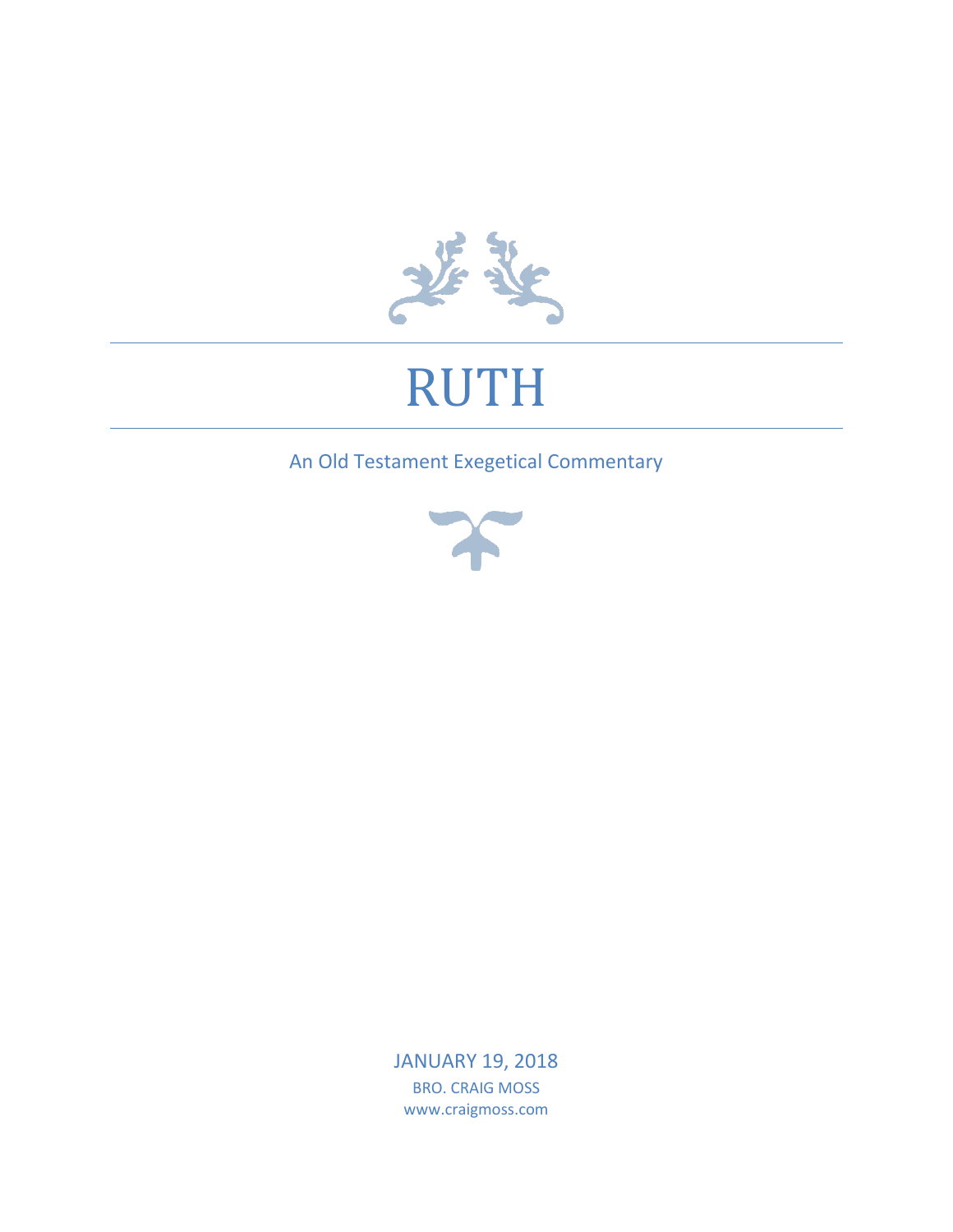## **Introduction to Ruth**

#### **1 Historical Background**

The Book of Ruth is set in the "in the days when the judges ruled." (Ruth 1:1) It was a consecrated time when there was no king but God ruling over Israel. Ruth was originally written in the Hebrew tongue. Its authorship is unknown, as is the date of its writing. Some scholars believe that it was written around the period of the sixth chapter of Judges when the Midianites destroyed the land.

#### **2 Prevailing Conditions**

The "famine" mentioned in Ruth 1:1 was serious enough to cause Elimelech to come up with a carnal plan to go to Moab for survival, and Judges chapter six seems to be the famine that best fits.<sup>2</sup>

#### **3 Main Characters**

The main characters of the book are Naomi, Ruth, and Boaz. Of the three, the character that stands out the most is Boaz. The reason it is Boaz is multifold. The first chapter of the book begins with a tragic series of events in the family of Elimelech and Naomi: from the famine at home in Ruth 1:1, to the death of Elimelech in v. 1:3, to the death of their two sons in v. 1:5. Naomi and her daughter-in-law return to Israel in s destitute situation. This sets the stage for the main character to enter. When chapter two opens, we are introduced to Boaz, the wealthy family member of the late Elimelech, who through a process of Hebrew custom becomes the one who redeems Elimelech's family, and becomes the great-grandfather of King David, and ultimately the ancestor of Jesus Christ.

#### **4 Major Themes**

 $\overline{a}$ 

There are several themes throughout the book of Ruth, The overall theme is Redemption, it is what the entire book is about. The main sub-theme is "the theme of offspring"<sup>3</sup> This theme is based upon a literal historical account of the kinsman redeemer process. Boaz met the familial requirements, as well as the financial ability, to redeem Elimelech's family name and property, and he willingly did so, "raising up the name of the dead upon his inheritance" (Ruth 4:9-10) The offspring is the grandfather of King David. Another theme is faithfulness. Naomi remained faithful to God, her faithfulness impressed Ruth, and Ruth became faithful to Naomi and her God. (1:16) Boaz was a faithful man who recognized the faithfulness of Ruth. (2:11-12) Boaz was a faithful kinsman who made provisions for Naomi and Ruth. (1:16-17) Naomi praised God's faithfulness (2:20). Boaz praises Ruth's faithfulness (3:10). Boaz remained faithful to his word to redeem them and marry Ruth. (4:9-12)

## **Exegetical Outline The four main divisions of the book of Ruth**

<sup>2</sup> Nicoll, William Robert. Expositor's Bible Commentary: Ruth. 1887-1896.

https://www.studylight.org/commentaries/teb/ruth-1.html (accessed November 20, 2017), No page numbers. <sup>3</sup> McKeown, Ruth 1:1.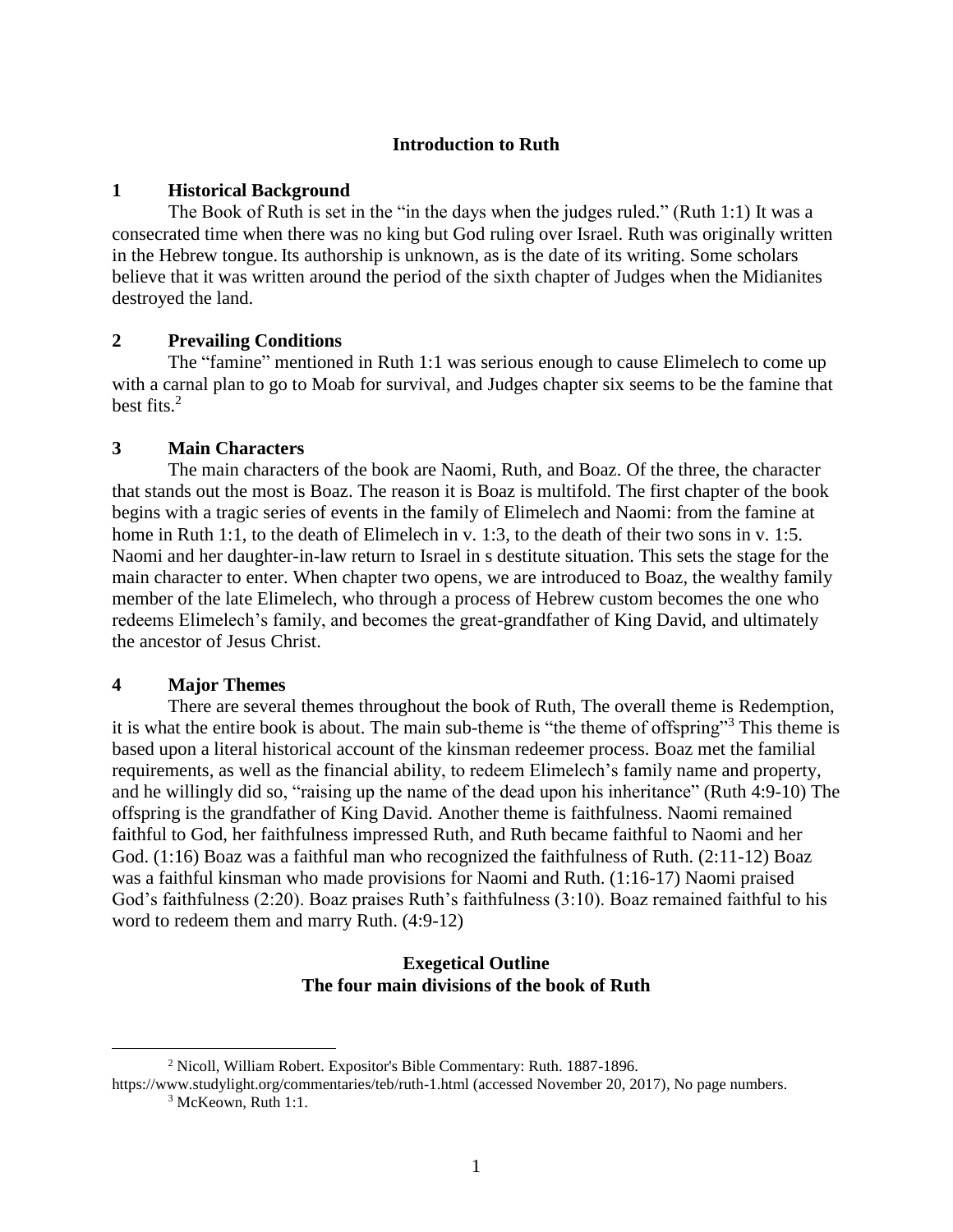- 1. Death and Separation make up the first division in Ruth 1:1–18: v.1 Begins with the death of livelihood in Bethlehemjudah, and Naomi's family's separation from their kinfolks to Moab; v.3 sees the consequential death of Elimelech, Naomi's husband; v.5 sees the resulting deaths of Mahlon and Chilion, Naomi's sons; v.14 sees the separation of Orpha from Naomi and Ruth; v.18 ends with Naomi and Ruth's separation from Moab.
	- 1.1.Naomi's family migrated to Moab during a great famine, and while there her husband died and then her sons both died. (1:1-5)
	- 1.2.After the passing of her sons, Naomi releases her two daughter-in-laws to return to their people, but Ruth sticks with Naomi. (1:6-14)
	- 1.3.Naomi gives Ruth another chance to return to her people, but she desires to be one of Naomi's people and worship Naomi's God. (1:15-18)
- 2. Life and Provision make up the second division in Ruth 1:19–2:23: in v.1:22 They returned to Bethlehem in the beginning of the barley harvest; in v.2:1 they meet the wealthy family member; in v.2:2 Ruth goes out looking for grace for provisions and finds it in Boaz's field through v.17; in v.18-20 Ruth brings provisions for Naomi. Chapter two ends at the end of the harvest.
	- 2.1.Naomi and Ruth came to Bethlehem, and everyone remembered Naomi, but Naomi was humbled. (1:19-21)
	- 2.2.When they arrived in Bethlehem it was the beginning of barley season. (1:22)
	- 2.3.Boaz, a wealthy kinsman of Elimelech had a cornfield in Bethlehem, and Ruth happened upon it to glean for her and Naomi, and Boaz inquired about her. (2:1- 7)
	- 2.4.Boaz granted Ruth permission to continually glean his field and gave the young men orders not to touch her. (2:8-13)
	- 2.5.Boaz called Ruth to eat with him and his reapers, and instructed them to allow her to reap the good stuff, and leave some "handfuls of purpose" for her. (2:14-16)
	- 2.6.Ruth returned back to Naomi with her barley gathering and told her all that Boaz said, exciting Naomi because he was a near kinsman. (2:17-23)
- 3. The quest for Redemption takes place in Ruth 3:1–18: In v.1-5 the plan is prescribed; in v.6-7 it is implemented; in v.9-13 the plan unfolds with Boaz, and in v.14-18 the plan is confirmed.
	- 3.1.Naomi instructed Ruth to lie at Boaz's feet, while he was sleeping, and she agreed to do so. (3:1-5)
	- 3.2.Ruth laid at Boaz's feet and he discovered her there that night and asked her who she was, when she told him as Naomi instructed, he agreed, but there was a kinsman nearer than him that had the first choice. (3:6-13)
	- 3.3.When the morning came, Boaz sent Ruth home with six measures of barley for Naomi. (3:14-18)
- 4. The redemption takes place in v.4:1–22: The legal proceedings are followed correctly in v.1- 5; the one who had the first option is given his opportunity to redeem Naomi and Ruth; in v.6-8 he legally declines; in v.9-12 Boaz seals the deal; finally in v.13-17, Boaz and Ruth consummate the deal, and are blessed with a child from whose lineage would spring forth King David, and ultimately, Jesus Christ.
	- 4.1.Boaz went to the gate of the city, where judicial decisions were determined, and presented Naomi and Ruth's cause before the nearer kinsman who declined to redeem them.  $(4:1-6)$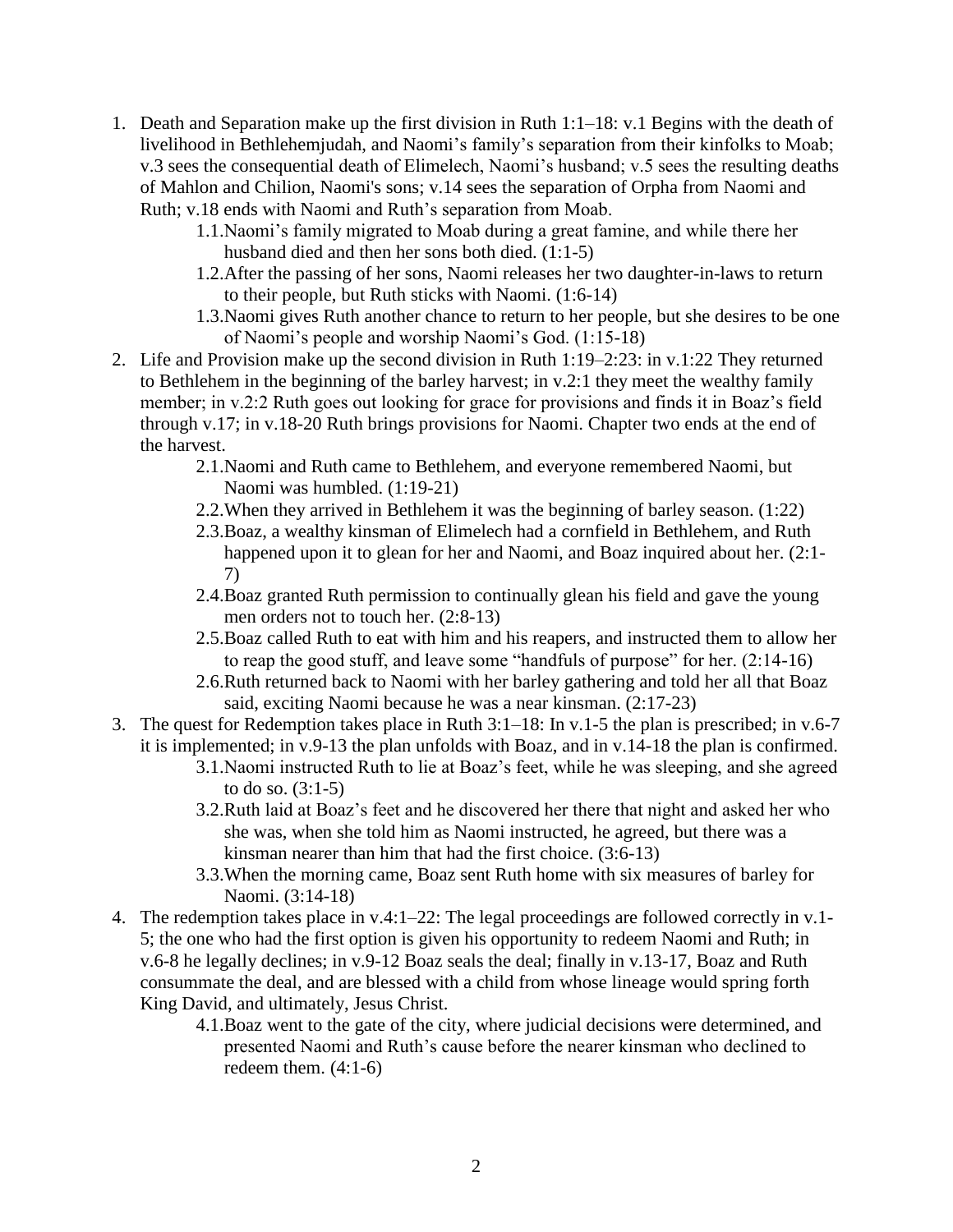- 4.2.The nearer kinsman confirmed his decision with a public sign before the elders, and Boaz pledged to redeem them. (4:7-12)
- 4.3.Boaz and Ruth married and brought forth the grandfather of King David. (4:13- 17)
- 4.4.The book closes with a short lineage of the children of Pharez. (4:18-22)

#### **Interpretation and Exposition**

#### **1. Division One - Death and Separation - Ruth 1:1-18**

#### **1.1 Naomi's family migrated to Moab during a great famine, and while there her husband died and then her sons both died.- Ruth 1:1-5**

As the book of Ruth opens with a very condensed family history of a family from "Bethlehemjudah." (Ruth 1:1-5) It takes place during "the days when the judges ruled" (Ruth 1:1), There is a serious issue: the land which once was "described to Moses as 'a land flowing with milk and honey,"<sup>4</sup> is now overcome by a famine that was serious enough that a man would relocate his family from their homeland of Bethlehem, which means "house of bread"<sup>5</sup> to the land of Moab, to a people who were not permitted to "enter into the congregation of the LORD," because they would not give the children of Israel bread and water when they were in their exodus journey through the wilderness. (Deut. 23:3-4) The book of Ruth never attempts to explain the reason for the famine, just the condition of it, which implies that the reasons are not relevant to this account.

In the second verse, we learn the name of this migrating man, Elimelech, whose name means "my God is king."<sup>6</sup> Elimelech decided, in what I ascribe, as does *The Targum*,<sup>7</sup> to be a sin in a moment of weakness and lack of faith in his God, after seeing the results and soreness of the famine, to leave his home for a little while, in an attempt to preserve what he has left to his name and for his family's survival, thus, he decides to go to the closest prosperous place, "the watered field of Moab beyond the Salt Sea."<sup>8</sup> However, his problem was that he "continued there" (Ruth 1:2), which will prove to be devastating to his family. In the same verse we are also introduced to "his wife Naomi (meaning "beautiful; agreeable"<sup>9</sup>), and ... his two sons Mahlon and Chilion," (Ruth 1:2) The first passage follows a brief series of events in their family through the next few verses.

In the third verse (Ruth 1:3) Naomi faces the death of her husband and now must depend on her two sons to provide for her. Was it judgment? Was it just his time? Elimelech's death came and went without comment on its cause, indicating that it was also not important how or why he died, but that he died. However, from a legal stand, Feivel Meltzer argued that "it was the act of remaining out of the land of Israel that warranted Elimelech's death<sup>"10</sup>

<sup>4</sup> McKeown, Ruth 1:1.

<sup>5</sup> Roswell Hitchcock, Calvin College: Christian Classics Ethereal Library: Bethlehem. November 12, 2005.https://www.ccel.org/ccel/hitchcock/bible\_names.html?term=Beth-lehem.

<sup>6</sup> Hitchcock, Elimelech.

<sup>7</sup> McKeown, Ruth 1:3.

<sup>8</sup> Nicoll, Ruth 1:2.

<sup>&</sup>lt;sup>9</sup> Hitchcock, Naomi.

<sup>&</sup>lt;sup>10</sup> Berman, Joshua. "Ancient Hermeneutics and the Legal Structure of the Book of Ruth." Zeitschrift für die Alttestamentliche Wissenschaft; Berlin Vol. 119, Iss. 1, 2008, 28.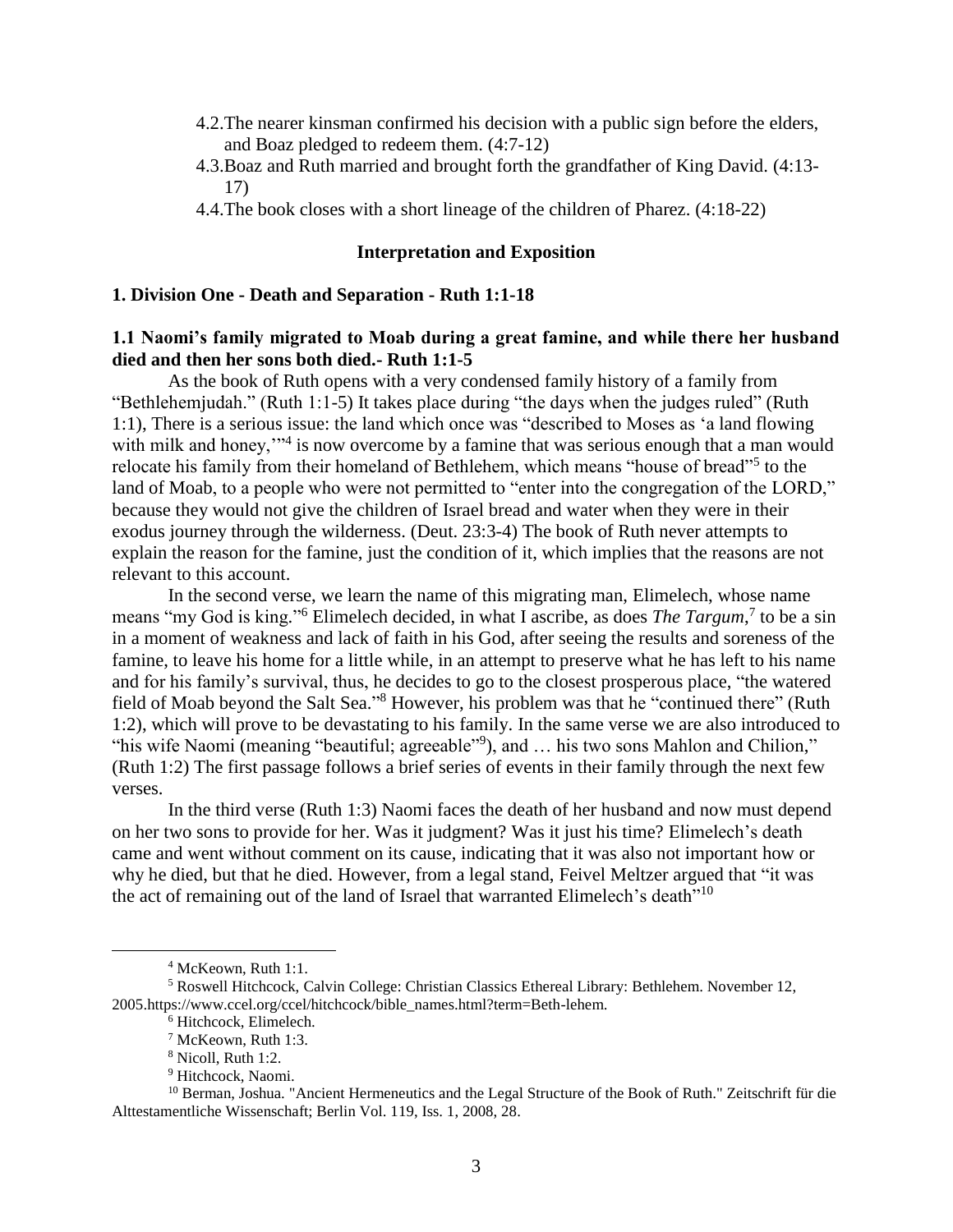Immediately after Elimelech's death comes the next family event, his sons marry (Ruth 1:4), and their wives are introduced into the text, Orpah, and Ruth, Moabite women, which was an evidence that they "were somewhat indifferent to the religion their mother [Naomi] cherished."<sup>11</sup> It doesn't clearly state who was married to who at this point, but that is cleared up later in the book: "Moreover Ruth the Moabitess, the wife of Mahlon." (Ruth 4:10).

From the wedding we skip ahead ten years and go directly to the death of Mahlon and Chilion (Ruth 1:5), leaving Naomi widowed and bereaved of her children, with no means of financial support in a foreign land with her son's widows. Meltzer also said of them that "They died because they had remained in Moab and because they had married Moabite women."<sup>12</sup> Further probable evidence of God's judgment upon them was the lack of children being born to either of them.<sup>13</sup> Children were symbolic of God's blessing on their union, the lack of children is symbolic of God reproaching their union. (Gen. 30:22-23 – Rachel's womb was closed up in reproach because Jacob married her after he married her sister, while he was outside of the will of God).

## **1.2. After the passing of her sons, Naomi releases her two daughter-in-laws to return to their people, but Ruth sticks with Naomi. – Ruth 1:6-14**

Naomi received good news from back home as we enter into Ruth 1:6, causing her, with nothing requiring her to remain in Moab,<sup>14</sup> to prepare to head back home both widowed and bereaved. Where she had heard the news of home from is not given, again rendering it not as important as the news itself. What was important was that in spite of her late husband's concerns and actions, God had blessed the "house of bread" by "giving them bread" (Ruth 1:6) like He gave His people manna when the children of Israel were in the wilderness in Exodus 16. God provides for His people!

Verses 7-9 show that Naomi had intended to head back to her homeland at first with her two daughters-in-law (Ruth 1:7). However, she stopped somewhere along the way and told her daughters-in-law that they should not continue with her any further. (Ruth 1:8) This was a very difficult thing, surely for over ten years they dwelt together as a family, and now Naomi is sending them away from her. She was not sending them away empty, but rather her desire was to send them away with the blessings of God upon them. (Ruth 1:8-9) Her daughters-in-law must have been wondering what Naomi was thinking? However, as the text unfolds, Naomi gives some sound reasoning why they should go back. At first Orpah and Ruth both resolutely expressed the desire to go with Naomi<sup>"15</sup> when they said: "Surely we will return with thee unto thy people." (Ruth 1:10) Naomi begins to reason with them in verse 11-13, as to why they should go back to their homeland. She is unable to have any more children for them to marry in accordance to their law (Gen 38:8-10), and even if she could, she asks, "Would ye tarry for them till they were grown? would ye stay for them from having husbands?" (Ruth 1:13) Naomi wasn't trying to be mean, she felt bad for her daughters-in-law, as she felt personally responsible for their plight. With all the loss, Naomi believed that God was judging her, saying: "the hand of the LORD is gone out against me." (1:13) Orpah, after considering the great sacrifice it would be to

<sup>&</sup>lt;sup>11</sup> Nicoll, Ruth 1:4.

<sup>12</sup> Berman, 28.

<sup>&</sup>lt;sup>13</sup> McKeown, Ruth 1:5

 $14$  Nicoll, Ruth 1:6.

<sup>&</sup>lt;sup>15</sup> McKeown, Ruth 1:9.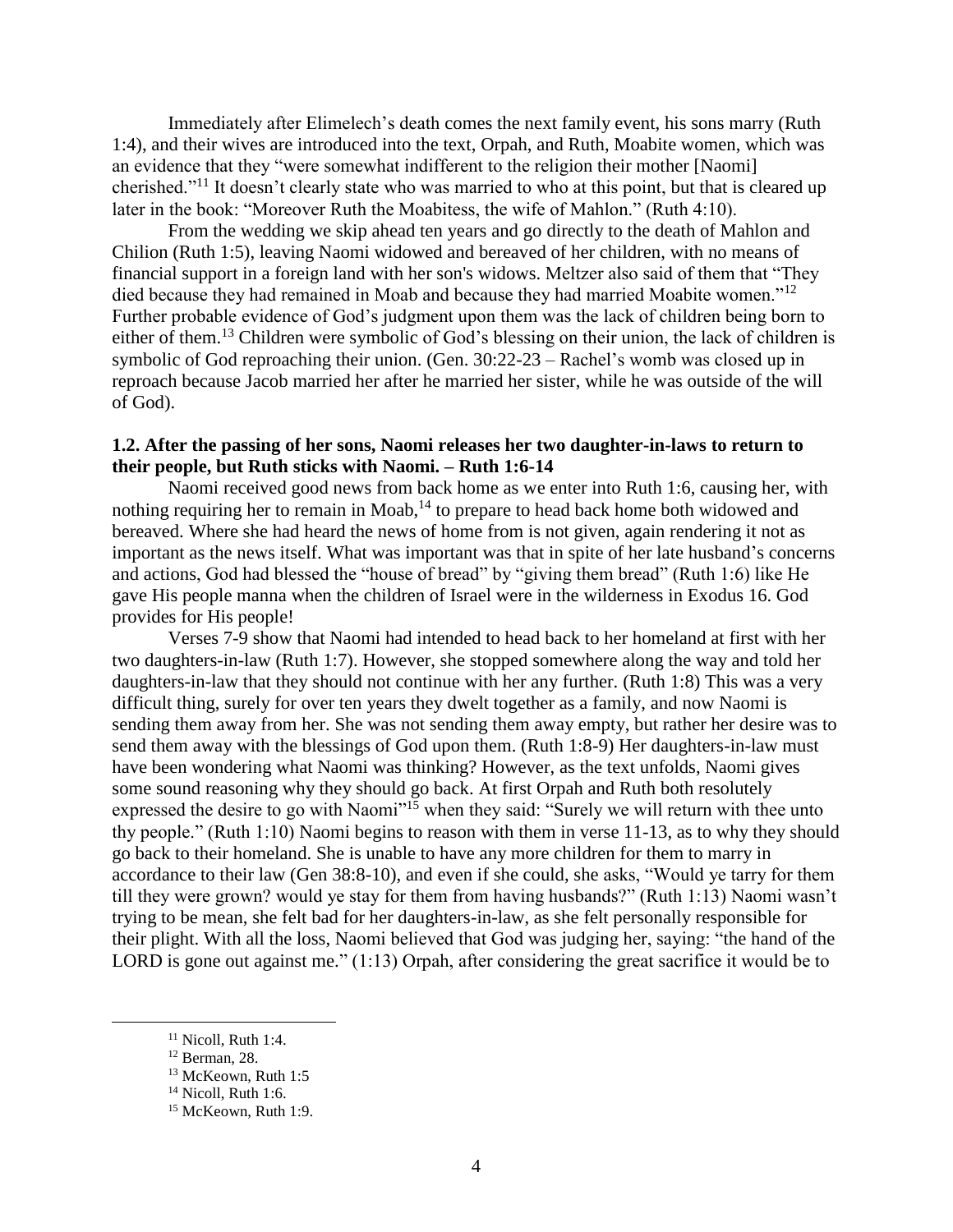continue on with Naomi, turned back and returned to her people, and back to her gods (Ruth 1:15) that she served. But Ruth stayed with Naomi. (Ruth 1:14)

## **1.3 Naomi gives Ruth another chance to return to her people, but she desires to be one of Naomi's people and worship Naomi's God. (Ruth 1:15-18)**

After one more attempt to get Ruth to go back, Naomi finds a faithful daughter. Ruth makes a profound request, not only to stay with Naomi but to be part of her family for good. Ruth had seen something in Naomi that she just could not walk away from, prompting her to say "for whither thou goest, I will go; and where thou lodgest, I will lodge: thy people shall be my people, and thy God my God: Where thou diest, will I die, and there will I be buried: the LORD do so to me, and more also, if ought but death part thee and me." (Ruth 1:16-17) Naomi's testimony had won her daughter-in-law to her God. Naomi would not be alone after all; her faith had won her a faithful daughter-in-law, "Ruth will be content to stay with Naomi for the rest of her life, whether in palace or hovel [or shack]."<sup>16</sup> The conversation was over in verse 18, the two were headed home!

#### **2. Division Two - Life and Provision - Ruth 1:19-2:23**

#### **2.1. Naomi and Ruth came to Bethlehem, and everyone remembered Naomi, but Naomi was humbled. (1:19-21)**

As we enter into this section of the book we find things begin to look up for Naomi and Ruth. Though their journey is not detailed, their arrival into Bethlehem is. Regardless of the years that she had been gone, and to the toll they had taken in her life, she was remembered. Of them, it was said, "that all the city was moved about them, and they said, Is this Naomi?" (Ruth 1:19) They had everyone's attention, and "the reaction is certainly one of 'delighted excitement."<sup>17</sup> They had not seen Naomi in well above ten years.

Naomi, on the other hand, was not so delighted, she had been humbled by the Lord. "Call me not Naomi." She wasn't feeling very "beautiful; agreeable,"<sup>18</sup> But she said, "call me Mara" (Ruth 1:20) which means "bitterness"<sup>19</sup> after the bitter waters of Exodus 15:23. The God-fearing woman was none the less bitter over all the events that had taken place in Moab. She even blamed God for her plight. She was upset that she was returning home empty (Ruth 1:21). What was the cause of such bitterness? Was it just that her husband and children were gone, or does it go deeper than that? Naomi seemed to have a "me" attitude: "I went out full, and the LORD hath brought me home again empty… the LORD hath testified against me, and the Almighty hath afflicted me?" Perhaps she was bitter as McKeown notes, because "God may have visited his people but he had not visited her."<sup>20</sup> Sometimes we can get so bitter that we lose sight of everything but our bitterness.

#### **2.2. When they arrived in Bethlehem it was the beginning of barley season. (1:22)**

Naomi and Ruth's timely return to Bethlehem was met by the providential hand of her God that she was bitter against. God, on the other hand, did not cast her off for her bitterness, as

<sup>16</sup> Ibid., Ruth 1:17.

<sup>&</sup>lt;sup>17</sup> Ibid., Ruth 1:19.

<sup>18</sup> Hitchcock, Naomi.

<sup>&</sup>lt;sup>19</sup> Hitchcock, Mara.

<sup>20</sup> McKeown, Ruth 1:20.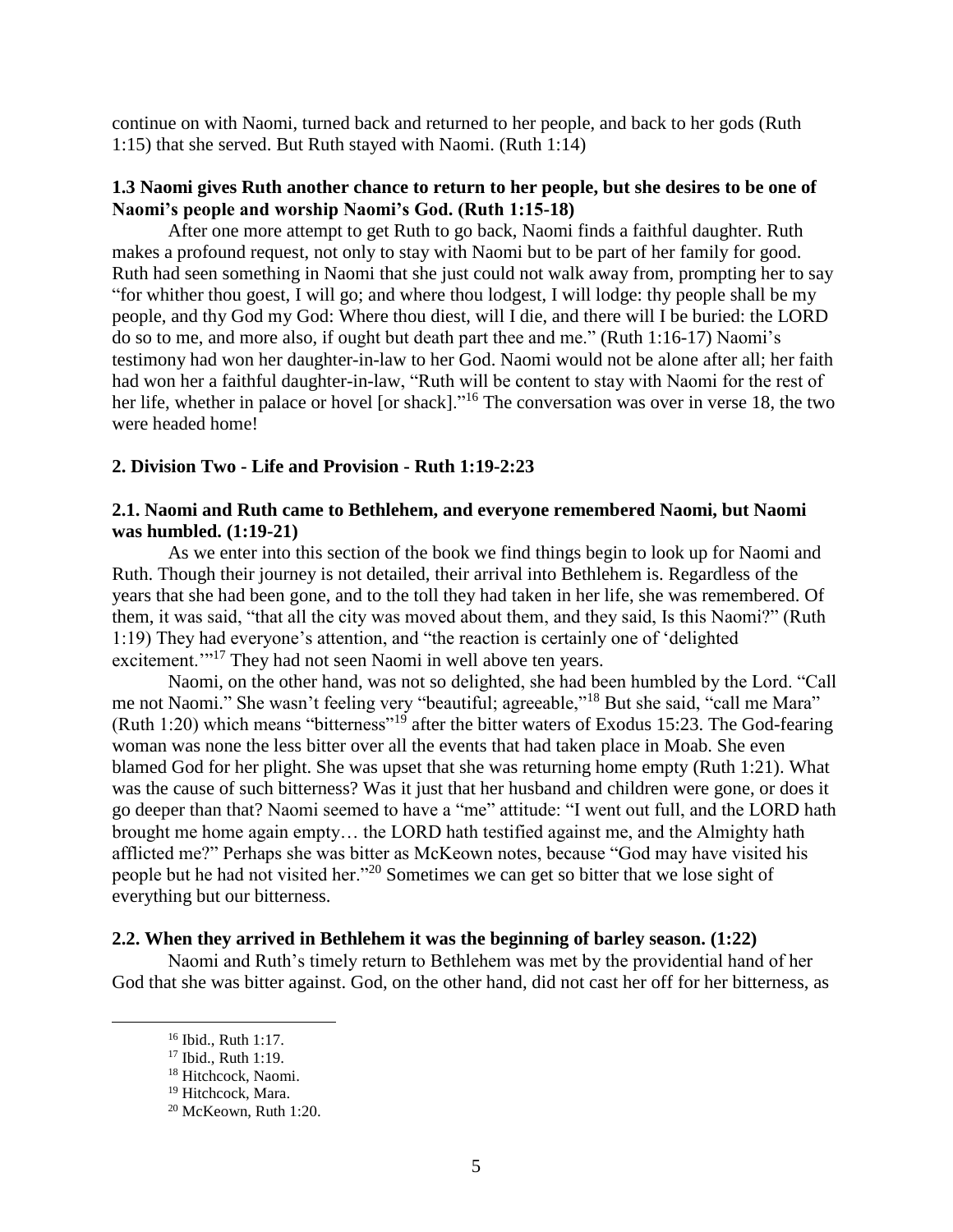a man would, but rather, he began a process that would ultimately result in her restoration. In verse 22, the setting in Jerusalem was the "beginning of the barley harvest." It was a time of plenteousness, instead of famine. It was the exact opposite of the conditions when they left.

## **2.3. Boaz, a wealthy kinsman of Elimelech had a cornfield in Bethlehem, and Ruth happened upon it to glean for her and Naomi, and Boaz inquired about her. (2:1-7)**

As we enter into Chapter two we meet the character who stands out the most in the book, "Boaz", whose name means "in strength"<sup>21</sup>, or "a man, mighty of strength"<sup>22</sup> he was the wealthy kinsman of Elimelech. We also find that Naomi and Ruth have settled in somewhere, Nicoll likely adlibs a little when he wrote in *The Expositor's Bible Commentary*, "Naomi found the half-ruined cottage still belonging to her, and there she and Ruth took up their abode."<sup>23</sup> Nonetheless, they have a place to call home, and Ruth is eager to "go to the field, and glean ears of corn" where she will be permitted to do so. The Hebrew Law made provisions for the poor and needy in Leviticus 19:9-10. Ruth, who likely did not know enough about the law, hoped to find grace in the sight of a man who would allow her to glean his field. She found that grace in the sight of Boaz. (Ruth 2:3-10) In verse 3, we find that she did not plan for it to be his field, in fact, the Scripture says, "her hap was to light on a part of the field belonging unto Boaz." The word "hap" is defined as "That which comes suddenly or unexpectedly."<sup>24</sup> God guided her to the right place for the right purpose, but she had no idea where she was going.

In verse 4, when Boaz returned home, he noticed Ruth, and enquired about her in verse 5, through his reapers. When the servant who was set over the reapers told him that it was Ruth, he had heard of her and was impressed by her loyalty and service to Naomi. (Ruth 2:11) Ruth was a worker, she was there gleaning from the morning to the latter part of the day. (Ruth 2:7)

#### **2.4. Boaz granted Ruth permission to continually glean his field and gave the young men orders not to touch her. (2:8-13)**

Boaz not only allowed her to glean there but as she asked for grace in verse two, so it was given her. He asked her to glean there in his field, and not go to another man's field. In fact, he wanted her to stay with his maidens. (Ruth 2:8) in that verse, he also called her by a term of endearment, "daughter," which McKeown calls a "strong affirmation that she was welcome in his field"<sup>25</sup> and would be taken care of. He not only gave her the grace to glean his field, but he gave her protection from unwanted advances of the men who worked the field and granted her favor to drink from his vessels. (Ruth 2:9) This was far beyond what the law provided for her, it had to be grace, and she knew it (Ruth 2:10). She knew that she was not worthy of his grace, as she was a stranger, she was not of the children of Israel. However, Boaz knew a little more about Ruth than she had realized. "The truth was that she had met with a man of character who valued character, and her faithfulness commended her."<sup>26</sup> We see that evidenced in his response "It hath been fully shewed me, all that thou hast done unto thy mother in law since the death of thine husband: and how thou hast left thy father and thy mother, and the land of thy nativity, and art come unto a people which thou knewest not heretofore." Ruth 2:11 He not only recognized

<sup>21</sup> Hitchcock, Boaz.

<sup>22</sup> McKeown, Ruth 2:1.

 $23$  Nicoll, Ruth 2:1.

<sup>24</sup> Noah Webster, *American Dictionary of the English Language*. (1828).

<sup>25</sup> McKeown, Ruth 2:8.

<sup>26</sup> Nicoll, Ruth 2:10.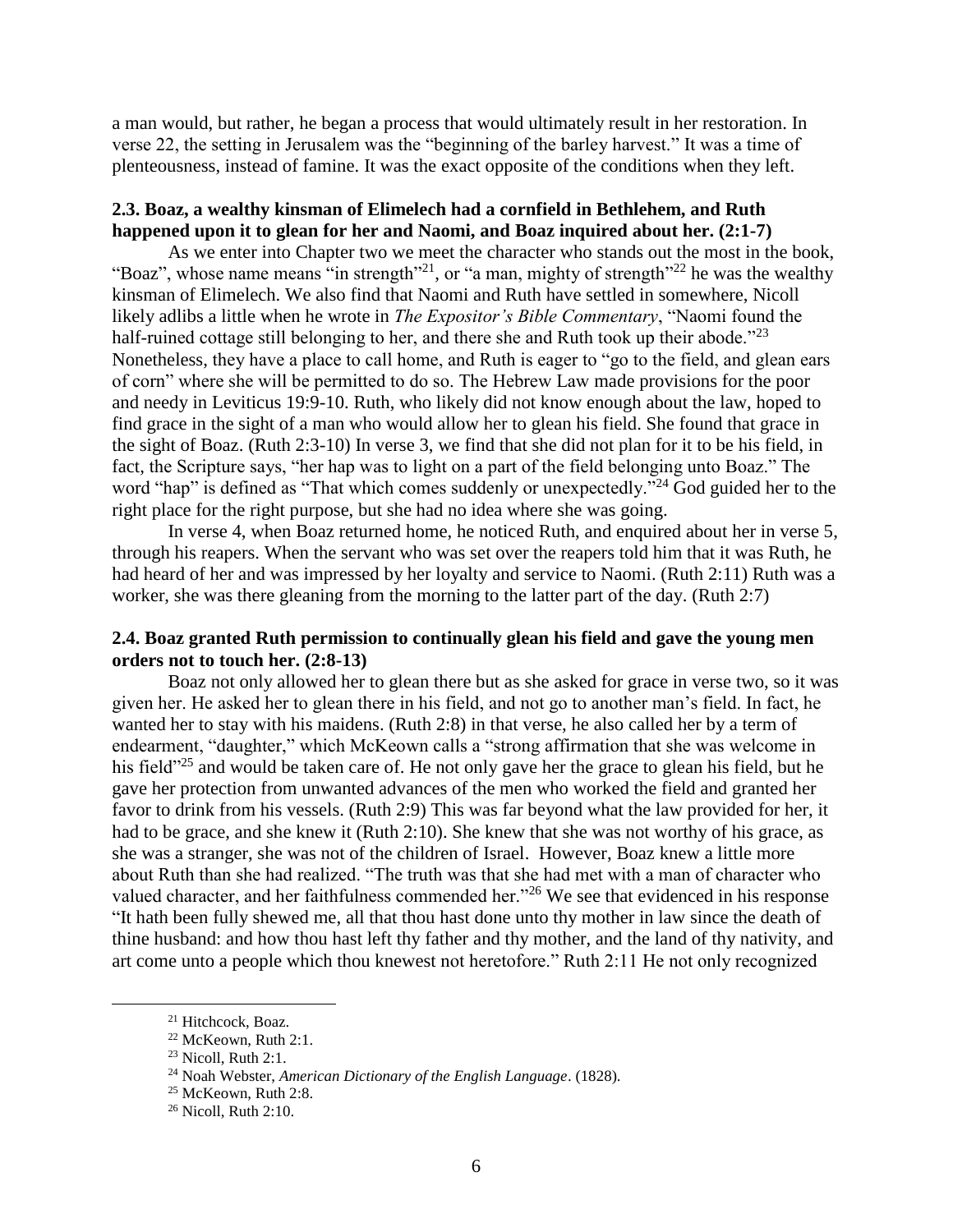her character in the earthly realm, but he noticed something deeper, he knew that her trust was in "the LORD God of Israel." (Ruth 2:12) A true application of the Proverb: "Trust in the LORD with all thine heart, and lean not unto thine own understanding. In all thy ways acknowledge him, and he shall direct thy paths." (Pro. 3:5-6) A verse that would one day be penned by her great-great-grandson Solomon.

As Ruth continues to dialect with Boaz, in her gratitude for his looking beyond here alien status and his speaking friendly to her. (Ruth 2:13) A Moabite woman would likely have been shunned by many in Israel, thus, she knows that she now has met a man who accepts her because of grace, not Law.

#### **2.5. Boaz called Ruth to eat with him and his reapers, and instructed them to allow her to reap the good stuff, and leave some "handfuls of purpose" for her. (2:14-16)**

Boaz steped up the provisions another notch for Ruth in  $(v.14)$  she would now be eating at his table. No doubt, there were feelings beginning to stir in in Boaz toward this fine woman of character. Boaz told his young men "Let her glean among the sheaves." The significance here is that this was no longer the portion of the poor and needy, but now, Ruth has been blessed with the portion of a "daughter"! Furthermore, he told his men to leave a some "handfuls of purpose" for her to glean, easing her workload. (Ruth 2:15-16)

## **2.6. Ruth returned back to Naomi with her barley gathering and told her all that Boaz said, exciting Naomi because he was a near kinsman. (2:17-23)**

Boaz wanted to be sure that Ruth had enough to provide for her and her mother-in-law long after the harvest is past. Ruth gathered an ephah (Ruth 2:18), which has been estimated as weighing about twenty-eight pounds.<sup>27</sup> That's a lot of grain for one day's labor.

Ruth was excited about bringing her gleanings for the day back to the house for Naomi to have. (Ruth 2:18) Naomi was taken back by the gleanings and knew that what she had was much more than daily gleanings, when she said, "blessed be he that did take knowledge of thee." (Ruth 2:19) When Naomi heard that it was Boaz's fields, she was ecstatic. The daughter-in-law she had tried three times to send away, has now brought a glimmer of hope back into the bitter heart of Naomi! What if Ruth, like Orpah had listened to her and gone back, who would have met up with Boaz? In Ruth 2:20, once bitter Naomi, who railed accusations at God, declares "Blessed be he of the LORD, who hath not left off his kindness to the living and to the dead." (Ruth 2:20) She is now blessing the LORD as she begins to see His handiwork in the connection of Ruth and Boaz. She realizes that God "hath not left off his kindness" to her family. "This may be understood as a turning point in the book,"<sup>28</sup> Naomi explains that Boaz is a near kinsman, and in her heart, she begins to perceive her redemption!

In Ruth 2:21, there is a discrepancy in what Boaz said to Ruth, and what Ruth said he said. She said that he said, "Thou shalt keep fast by my young men until they have ended all my harvest. However, what he said was, "but abide here fast by my maidens." "LaCocque suggested, in *The Two Horizons Old Testament Commentary* by McKeon, that this was a mistake on Ruth's part brought about by her different cultural background."<sup>29</sup> Which, because of her impeccable reputation, I am inclined to believe as a plausible scenario. Naomi seems to have corrected her

<sup>27</sup> McKeown, Ruth 2:18.

<sup>28</sup> Ibid., Ruth 2:20.

<sup>29</sup> Ibid., Ruth 2:21.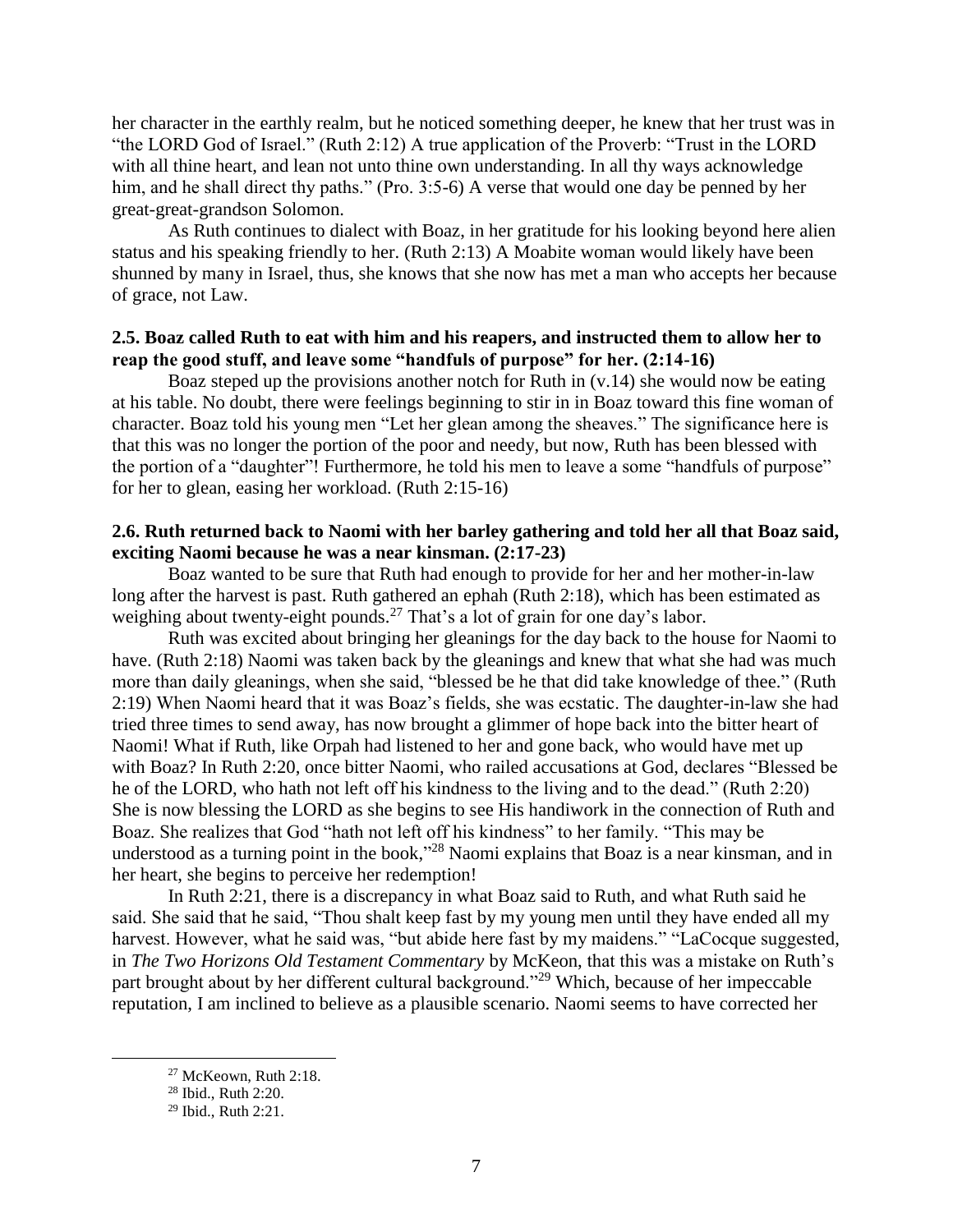speech in Ruth 2:22, and Ruth did as her mother-in-law guided her in Ruth 2:23, as would be expected from her impeccable character.

#### **3. Division 3 - The quest for Redemption**

#### **3.1. Naomi instructed Ruth to lie at Boaz's feet, while he was sleeping, and she agreed to do so. (3:1-5)**

Naomi, now encouraged by the provisions and friendship of Boaz, that her God has not forgotten about her or her late husband's household<sup>30</sup>, quickly begins to instruct Ruth, explaining the impact of Boaz being their near kinsman. She made a profound statement: "shall I not seek rest for thee…?" (Ruth 3:1) This word "rest" comes from the Hebrew word "mânôach" which literally means "a settled spot, or (figuratively) a home: - (place of) rest.<sup>331</sup> Could this be the fulfilling of her prayer in Ruth 1:9? Was this the means by which the LORD would grant Ruth rest in the home of her husband?

Naomi quickly came up with a plan for Ruth to position herself to become Boaz's wife. It was a risky plan, Boaz had never made his intentions known to Ruth as anything but a kind provider. Would he feel that he had done his duty during the barley season, and now Naomi and Ruth would be on their own again? Naomi knew that after gathering the barley from his field this season, he would be at his threshing floor this night, overseeing the threshing of the barley (Ruth 3:2). Naomi quickly puts her plan into motion. Ruth will have to follow each detail if they are to be successful. First, she needed to make herself desirable. Get a bath, put on some perfume, dress yourself up and get on down to the threshing floor! (Ruth 3:3) However, she was not to reveal her identity until he was done eating and drinking. Naomi knew their customs, and therefore she could predict Boaz's moves. Then came the risky part, after he was to lie down, she was to go and uncover his feet and lay down there. (Ruth 3:4) What would be the significance of such a peculiar action? Some modern theologians speculate that these were the actions of a prostitute,  $32$ or a sexual advance from Ruth to Boaz.<sup>33</sup> If in fact it were an advance, Boaz demonstrated great restraint.

However, another more practical angle to look at, which is the one that I ascribe to, is that by her uncovering his feet, and laying at them, was symbolically placing herself or requesting herself to be placed under his authority as more than just a daughter. She was letting him know that she desired more from him. As the story unfolds, this understanding becomes more evident. Presenting herself as a prostitute would have been out of character for Ruth recalling her reputation in Ruth 2:11. As was her character to do, she yielded to everything her mother-in-law told her to do. That took a lot of trust.

#### **3.2. Ruth laid at Boaz's feet and he discovered her there that night and asked her who she was, when she told him as Naomi instructed, he agreed, but there was a kinsman nearer than him that had the first choice. (3:6-13)**

As was typical of Ruth, she obeyed her mother-in-law in every detail and got down to Boaz's threshing-floor. (Ruth 3:6) Just as Naomi had predicted, he ate and drank and laid "down

<sup>30</sup> Ibid., Ruth 3:1.

<sup>31</sup> Strong, James. *Strong's Exhastive Concordance of the Bible.* (New York, NY: Hunt and Eaton, 1890), Digital source, no page numbers, definition H4494.

<sup>32</sup> McKeown, Ruth 3:4.

<sup>33</sup> Berman, 33.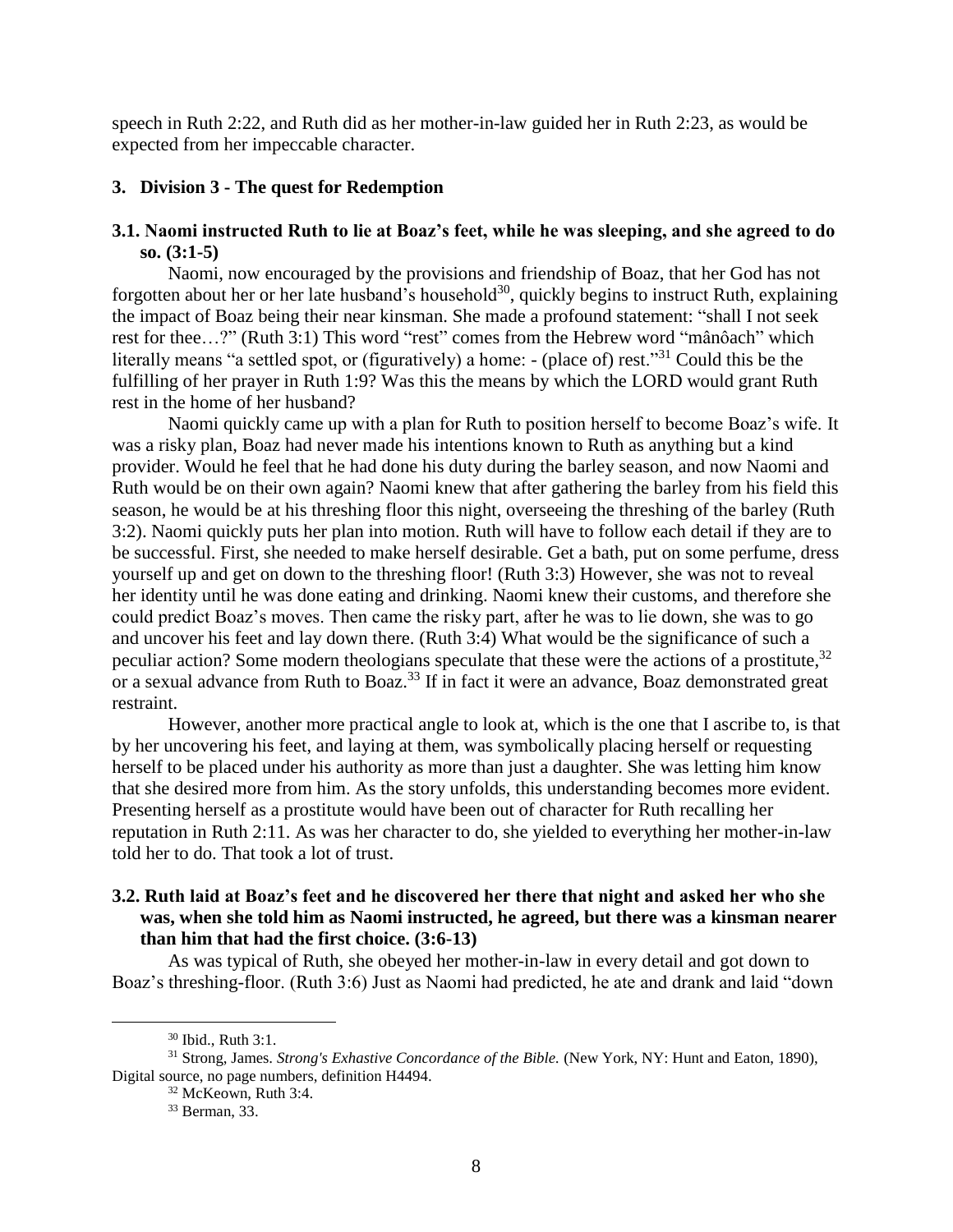at the end of a heap of corn." (Ruth 3:7) Ruth came and gently pulled back the cover from his feet and laid there. No doubt she was nervous. What if Boaz mistook her intention to be as some today speculate them to be? Would he label her a harlot? Would he destroy her reputation? The things that must have been going through her mind.

Startled, Boaz looked down to find a woman at his feet. (Ruth 3:8) Who is this damsel? What is she doing here? So, he asks. (Ruth 3:9) and Ruth responds with three points: She is Ruth his handmaid; she wanted him to "spread therefore thy skirt over thine handmaid"; and she informed him that he was a relative who could redeem her and Naomi.

In the only reference to the laws concerning the levirate marriage in the Torah, (Deut. 25:5-10) only the younger brother of the deceased was obligated to redeem their late brother's inheritance.<sup>34</sup> Thus, Boaz was quite possibly the younger brother of Elimelech.

Why such a request to spread his skirt over her? What is the symbolic meaning of it? In Ezekiel 16:8 spreading His skirt over Israel was God's symbol of entering into a covenant with them. Ruth was asking Boaz to covenant with her in marriage (which is certainly not the desire of a prostitute). Thus, Boaz responds with blessing, again commenting on her reputation, she was not one who chased after younger men. (Ruth 3:10) Boaz understood Ruth's intention and agreed to all that she desired, again commenting on her virtuous character. (Ruth 3:11)

However, it was going to take some craftiness to accomplish it, because there was a relative who was closer to Elimelech, possibly Boaz's older brother, which entitled him to have the first option to redeem his inheritance. (Ruth 3:12) He will give the other relative the option in the morning, and if he refuses to redeem them than he will. (Ruth 3:13) Thus Boaz did not cover her with his skirt, as he was not in the position to covenant with her at that time.

#### **3.3.When the morning came, Boaz sent Ruth home with six measures of barley for Naomi. (3:14-18)**

After an unusual night of secured rest, Ruth awakens, and Boaz requests that she would keep the fact that she was there a secret. It was not customary for a woman to be there (Ruth 3:14) and it would tarnish her good reputation if word got out. However, he sends her home with a blessing, six measures of barley. (Ruth 3:15) Some speculate that six measures of barley were enough for one day, implying that come tomorrow she would no longer need provisions as she would be taken care of for the rest of her life.<sup>35</sup> This is a merited speculation as we find throughout the Scripture, whether the manna in the wilderness (Ex. 16), Jesus instruction to "take no thought for the morrow" (Matt. 6:34), there is a precedence that when you trust the one who provides for you, he meets your daily need.

When Ruth arrived back home, Naomi asked a curious question: "Who art thou, my daughter?" (Ruth 3:16) She asked in such a way as to say, "Are you Mrs. Boaz yet?" Ruth told Naomi how Boaz responded to her, and that he sent her home with six measures of Barley. (Ruth 3:17) Naomi understood that his actions indicated that something was about to happen. She counseled Ruth to wait for the next move to be made, knowing that Boaz was prepared to bring them a resolution to all of their problems. (Ruth 3:18)

#### **4. Division Four - The redemption takes place. (Ruth 4:1-22)**

<sup>34</sup> Cohen, Abraham D. "The eschatological meaning of the book of Ruth: "Blessed be God: Asher lo hishbit lakh go'el"." Jewish Bible Quarterly. 40.3, (July-September 2012): 164.

<sup>35</sup> Standaert, Benoît. "The Book of Ruth." Notre Dame de Sion: SIDIC Periodical XXIII,1990/92:02-11., V.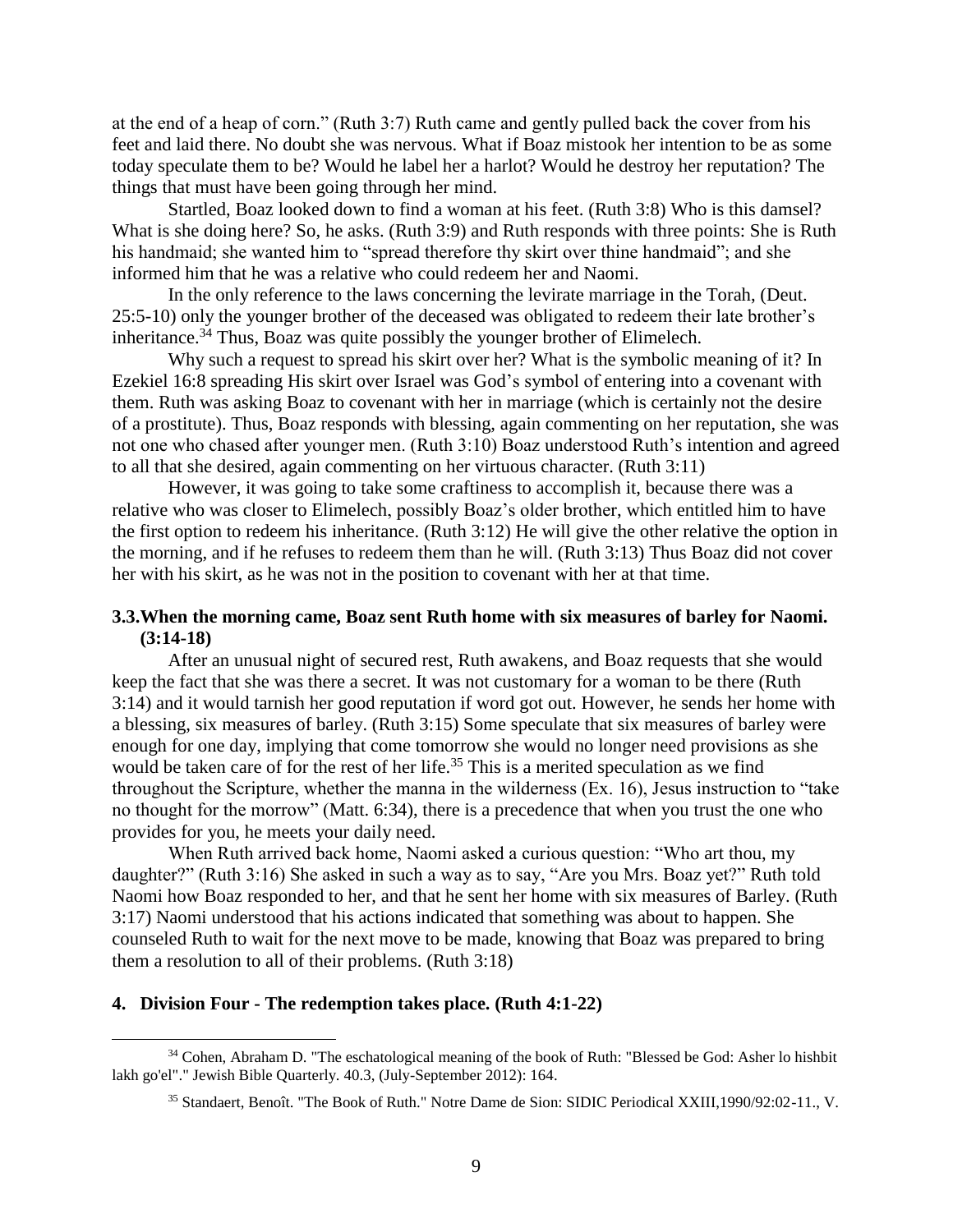## **4.1.Boaz went to the gate of the city, where judicial decisions were determined, and presented Naomi and Ruth's cause before the nearer kinsman who declined to redeem them. (4:1-6)**

That morning, Boaz went up to the gate of the city, where the elders (judges) would hear the people's cases and rule on them. (Deut. 21:19; 22:15; 25:7-9) He was there to confront the nearer kinsman before the elders, to see if he would redeem his brother's inheritance. When he saw this nearer kinsman approaching he called him into the judgment place. (Ruth 4:1) He arranged a jury of ten elders and had them sit in. (Ruth 4:2) He presents the nearer kinsman with Naomi's dilemma. As he presents the case, he refers to Elimelech as their "brother", lending credence to the idea that they were actually his brothers. (Ruth 4:3) He explains almost every detail of the situation and the man's ability to redeem Elimelech's wife, Naomi, leaving out the very significant detail, Ruth. To which the man quickly agrees "I will redeem it." (Ruth 4:4) However, when Boaz tells him that Ruth is part of the package, and that he will have to "raise up the name of the dead" through her, since Naomi was well past child-bearing (Ruth 1:11), and since Ruth was Naomi's eldest son's widow, she would be the surrogate who he would have to raise up seed through. (Ruth 4:5) The kinsman declined to redeem his brother's inheritance, with a snide remark, "lest I mar mine own inheritance." (Ruth 4:6) He apparently was "motivated by self-interest"<sup>36</sup> He presumed that there would be no seed raising since Naomi is aged and that once she died, all of his brother Elimelech's land would be his! However, this Moabite woman brought another dynamic into the deal. Her seed would possess the land, and he would not have the rights to what he had redeemed. The Levirate law was not there to benefit the one doing the redeeming, but rather the lineage of the one being redeemed. Boaz knew this self-centered characteristic of his brother and exposed it before the elders of the city.

## **4.2.The nearer kinsman confirmed his decision with a public sign before the elders, and Boaz pledged to redeem them. (4:7-12)**

As a custom of their time, a man would take off his shoe and give it to the person that he was to make a deal with, in this case, he was relinquishing the right to the inheritance of his brother Elimelech to his younger brother. (Ruth 4:7) His self-centeredness would be witnessed by all as he proceeded to walk through town with only one shoe. (Ruth 4:8) Boaz then called on the elders who were seated there to witness his right to and officiating, the purchase of all that was Elimelech's and his sons from the hand of Naomi. (Ruth 4:9) Furthermore, in his declaration, he gladly took Ruth to be his wife as part of the package deal. (Ruth 4:10) He, unlike his brother, was truly an honorable kinsman, upholding his word to Ruth, (Ruth 3:13) and his Levirate duty before all. (Deut. 25:7-9) This is likely because he knew about the plight of a woman who was a stranger; after-all, his mother was none other than Rahab the harlot! (Mat. 1:5)

Not only did the elders that were assembled (Ruth 4:2) respond to Boaz as witnesses, but "all the people" present at the gate that morning declared themselves to be witnesses and prayed a blessing over the union of Boaz and Ruth, (Ruth 4:11) a prayer that would most assuredly come to pass (Mic. 5:2; Mat. 1:5, 2:1). Their marriage was compared to the marriage of Judah to Tamar, and the lineage that came through that union, would be upon theirs, (Ruth 4:12) and indeed was. Both the unions of Boaz and Ruth, and of Judah and Tamar, are included in the lineage of Jesus Christ. (Mat. 1:3 & 5, Ruth 4:18-22)

<sup>36</sup> Berman, 37.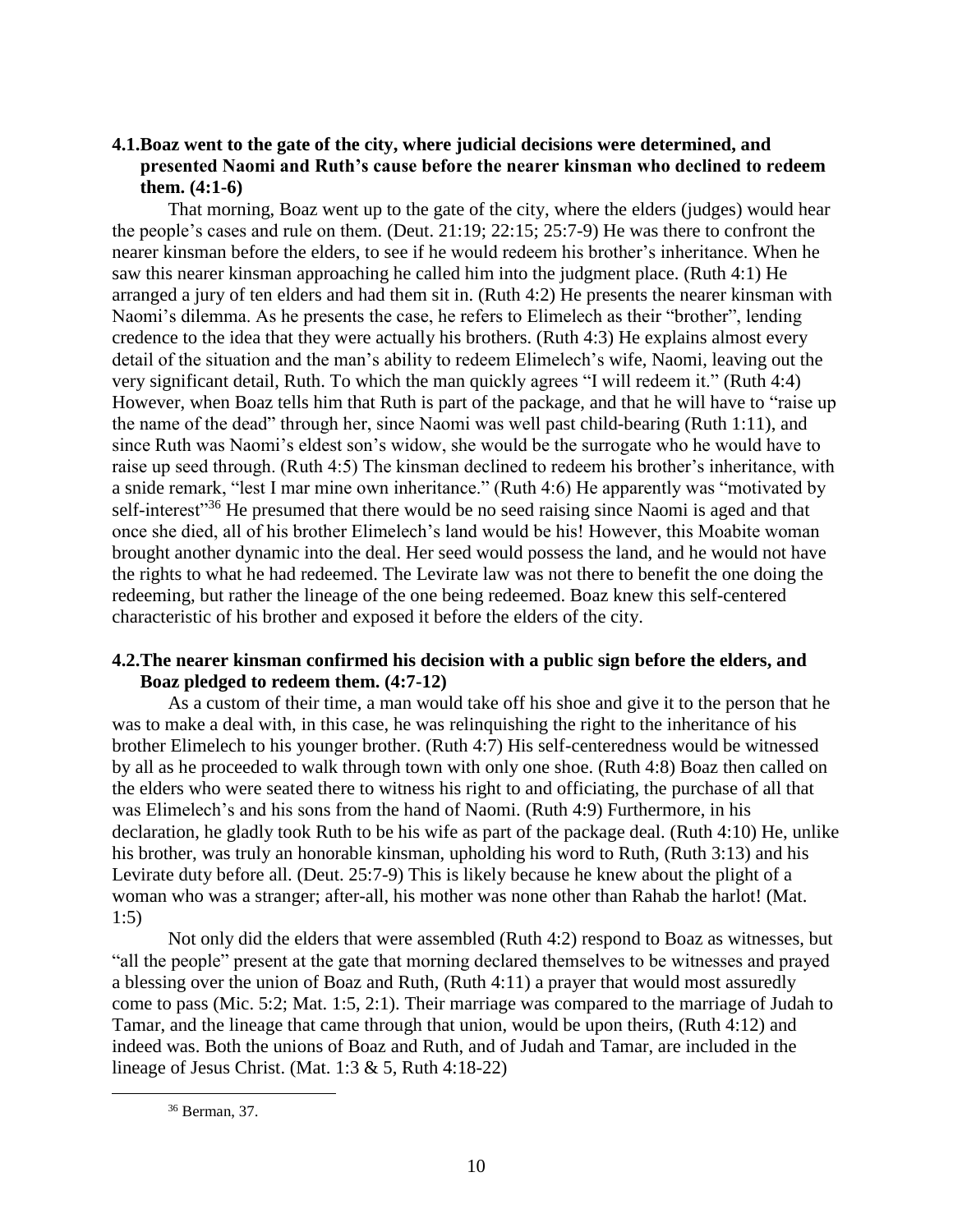## **4.3. Boaz and Ruth were married and brought forth the grandfather of King David. (4:13- 17)**

Boaz consummated his marriage to Ruth, and God blessed them with the conception of a child, restoring the lineage of Elimelech. (Ruth 4:13) From the mouths of the women who Naomi had previously told to call her Mara rather than Naomi, comes rejoicing for her new-found blessings! (Ruth 4:14) Ruth has proven better to Naomi than seven sons. (Ruth 14:15) God used the faithful Moabite daughter-in-law, who Naomi tried to send away, to bring her restoration of her land and her family's reputation. God blesses faithfulness, and he did so with a faithful stranger to the covenant of Israel.

Ruth gave birth, and Naomi assumed the position of the nurse to the baby. (Ruth 4:16) His name would be Obed ("a servant, a workman"<sup>37</sup>), They had no idea that just two generations later, their grandson David would be anointed the king of Judah! (2 Sam. 2:4) (Ruth 4:17) This is the last we hear about Ruth, she drops off the scene, yet her name is recorded in the two lineages, the one below, and the one in Matthew's first chapter.

## **4.4.The book closes with a short lineage of the children of Pharez. (4:18-22)**

After such a climactic series of events, the unknown author of Ruth felt it important to close the book with a brief family lineage of Pharez. This was likely included because the blessing that was prayed over Boaz in the city gate (Ruth 4:12) was that his lineage would be like that of Pharez. Pharez was the son of Judah through Tamar. His lineage was blessed, and as we see further in the Scripture, it went beyond just being the grandfather of David. The blessing continued all the way to the birth of Jesus Christ. (Mat. 1) The irony, that the one family that had such a mixed-up lineage would be the tribe that God would choose to bring the redeemer of mankind through. However, if you look at it another way, that family, above all others, truly understood the subject of redemption.

## **Application Statements**

## **Application 1**

Elimelech, in a time of hardship, left his homeland to go to Moab, where he thought he and his family could ride out the famine without loss. Elimelech failed to trust the Lord in the time of hardship, and it cost him and his family dearly. God had evidently met the need back home, as the people remembered Naomi and she remembered them (they did not die). When we fail to trust the Lord in the hard times, not only will we ultimately suffer loss and miss the blessings of His provisions like Elimelech, "O ye of little faith" (Matt. 6:30), but those around us will suffer as well like Mahlon, Chilion, and Naomi, and that, often gravely.

## **Application 2**

 $\overline{a}$ 

Naomi was bitter against God for the outcome of her husband's decision. It cost his life, their children's lives, and their family's livelihood, leaving her without anyone to provide for her in a foreign land. She returned home to Bethlehem-Judah with her Moabite daughter in law, and her pride deeply wounded. All she could see was the hopelessness of her present situation, while the Lord was working in the background for her good. Sometimes we can be so blinded by our

<sup>&</sup>lt;sup>37</sup> Hitchcock, Obed.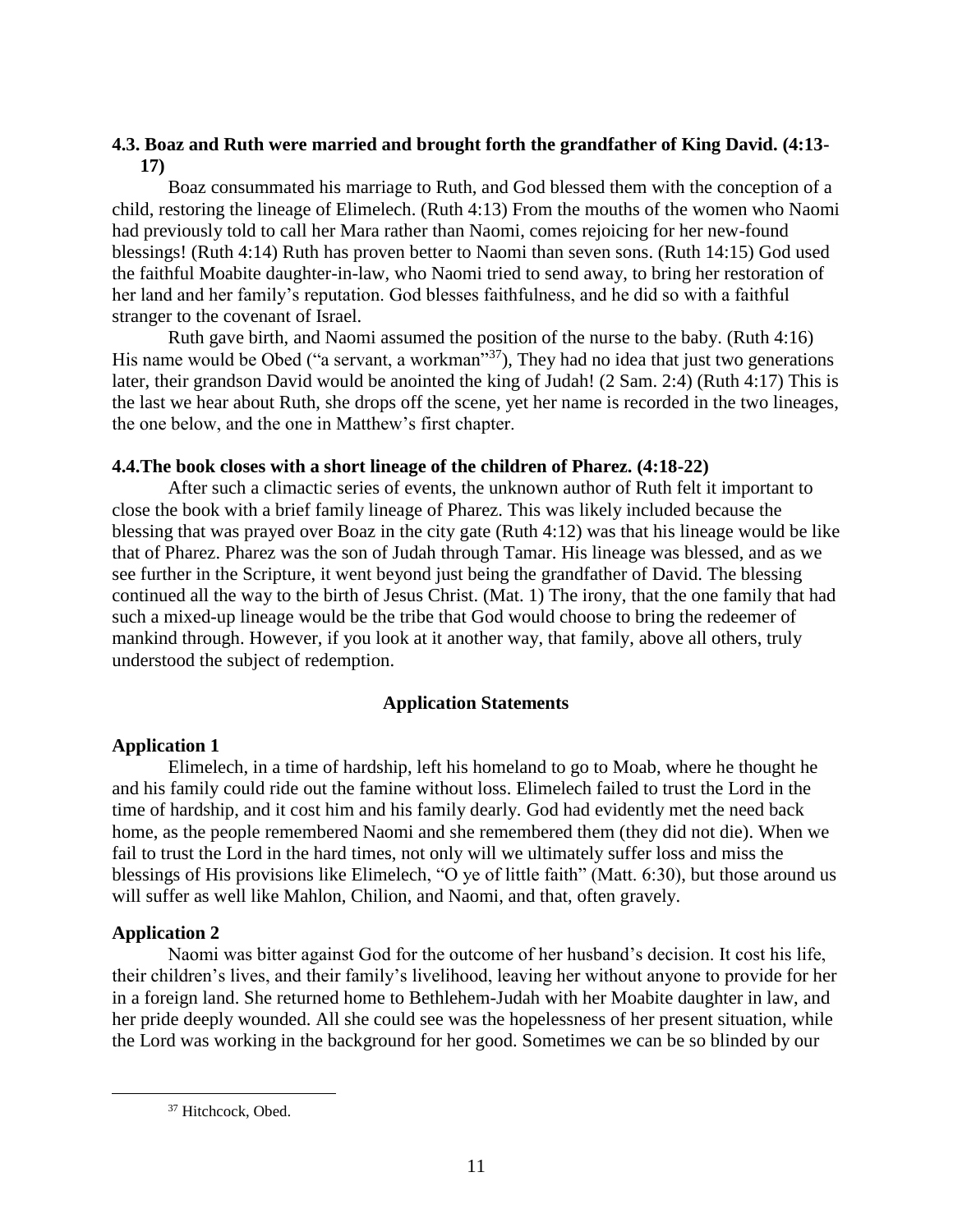circumstances that we cannot see God working all things together for our good (Rom. 8:28), but we need to trust that He is.

## **Application 3**

Ruth fulfilled the role of a faithful daughter to Naomi and to her God. Her faithfulness was widely known by the people of the city, including Boaz. God brought her into favor with Boaz causing him to recognize and reward her faithfulness. God gives favor to those who are faithful. When we are faithful to what God has set before us, we too will find favor with the Lord, and with those around us.

## **Application 4**

The blessings of Boaz upon Ruth and Naomi helped Naomi begin to see that God was in control of the situation. She began to realize that the petition that she made for her daughters in law to find rest in the house of their husbands was being fulfilled by God in a way she never expected in the life of Ruth. We must remember that God's ways are not our ways, and His timing is not our timing. When we lay our petitions before Him, we must believe that He hears us and will answer us according to His will and way.

## **Application 5**

Ruth requested that Boaz spread his skirt over her in the light of her revelation that he was a near kinsman who could provide redemption. It took faith to approach him like she did and ask him to redeem her. Covering her with his skirt would be symbolic of him responsively entering into a covenant with her. When one seeks redemption, they must do so with faith that the one that they are approaching is able willing to redeem them. When we come to the Lord for redemption, we must come by faith.

## **Application 6**

The nearer kinsman was self-centered. He expected to take over Elimelech's land by redeeming Naomi, who could no longer bear children, defaulting all that she had over to him. However, when he learned of the Ruth factor he rejected the opportunity to redeem Naomi because he would not be the one to ultimately possess the land, but the child born to Ruth would possess it in Elimelech's name. He ended up missing out on the blessing of becoming part of the lineage of King David and especially the greatest redeemer of all time, Jesus Christ, who Boaz became a type of. When we are consumed with self-interest, we will miss out on the bigger blessings in life. If we esteem the needs of others to be more important than our own selfinterests, then we will not only be blessed but will also typify Jesus Christ.